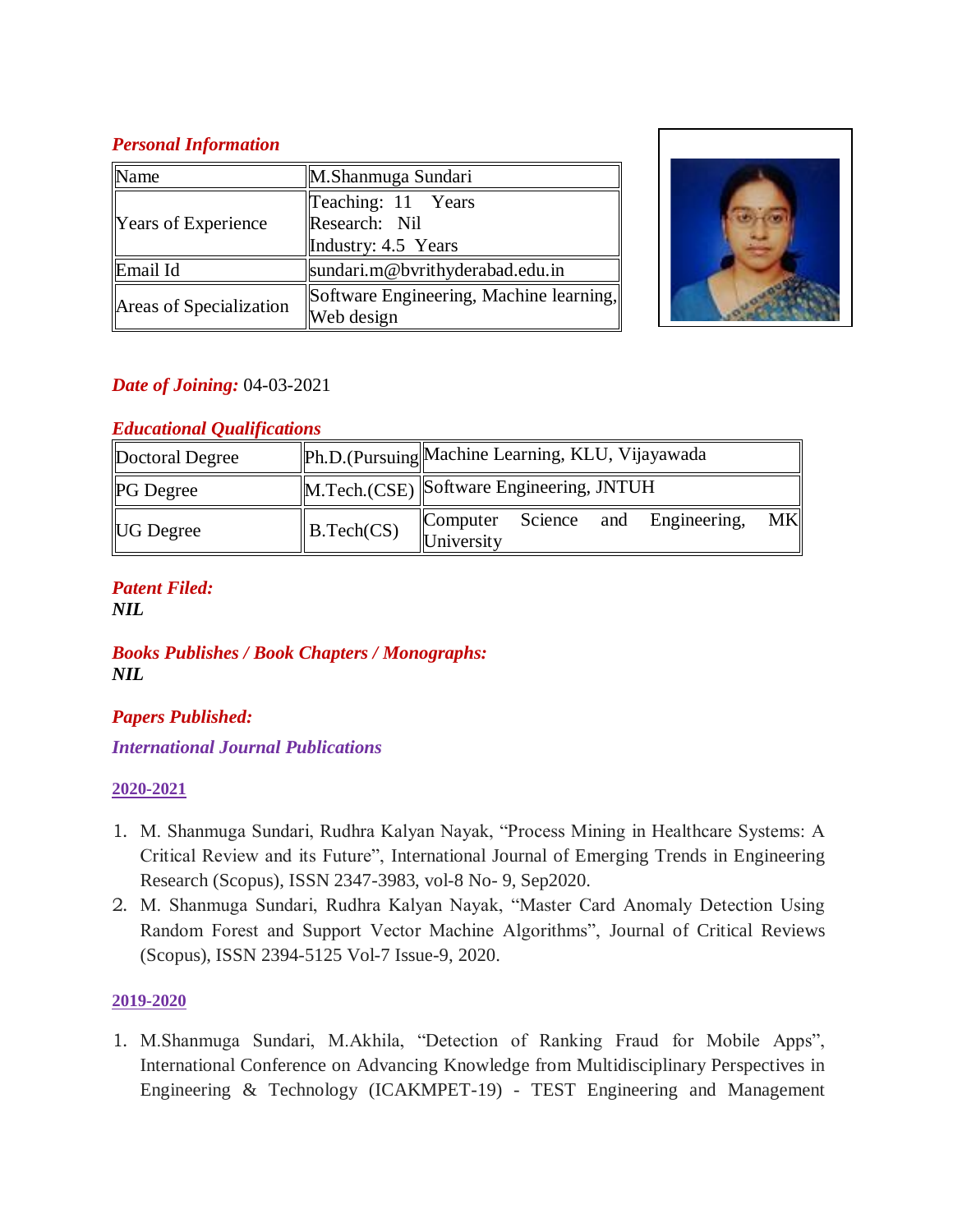(Scopus), ISSN: 0193-4120 Page: 12423-12426.

## **2018-2019 : NIL**

#### **2017-2018 : NIL**

#### **2016-2017**

1. M.Shanmuga Sundari, "Online Intelligent Health Prediction System using Data Mining", Journal of Innovations in Information Technology (JIIT-17).

#### *International Conference Publications:*

1. Dr. G. Sharada, M.Shanmuga Sundari, "Development of an Emotion-Oriented Computing System for Text Analytics", International Journal of Engineering Trends and Technology (IJETT-17) (Scopus), ISSN: 2231-5381 Page: 250-255.

#### *National Conference Publications: NIL*

### *FDP's Attended / Conducted:*

- 1. One week FDP on "Cloud computing & Devops" organized by VNRVJIET, Hyderabad, 23- 6-2020 to 27-6-2020.
- 2. Five days OFDP on "Emerging Technologies in Computer Science" organized by Dr.M.G.R. Educational & Research Institute – Chennai, 28-5-2020 to 02-6-2020.
- 3. Six days National workshop on "Web Designing" conducted by Hyderabad Institute of Technology And Management, 25-5-2020 to 30-5-2020.
- 4. Five days OFDP on "Machine Learning" conducted by J.B.Institute of Engineering & Technology, 01-5-2020 to 05-05-2020.
- 5. Three days FDP on "Hadoop and Machine Learning" conducted by Malla Reddy Institute of Technology, 18-05-2020 to 20-05-2020.
- 6. Five days FDP on "Cyber security" conducted by VNRVJIET, Hyderabad, 02-06-2020 to 06-06-2020.
- 7. One week online FDP "PHP and MySQL" conducted by Sridevi Womens Engineering College, 08-06-2020 to 12-06-2020.
- 8. Five days OFDP on "Artificial Intelligence" conducted by GNITS, Hyderabad, 22-05-2020 to 26-05-2020.
- 9. Two days OFDP on "Machine learning with matlab" conducted by Malla Reddy College of Engineering, 23-05-2020 to 24-05-2020.
- 10.Two days FDP on "Blockchain Technology" conducted by MITS, Madanapalle, 12-06-2020 to 13-06-2020.
- 11.One week FDP on "IOT Development and Analytics" conducted in GNITS, Hyderabad
- 12.Two days' workshop on "Outcome Based Education in Engineering, Teaching and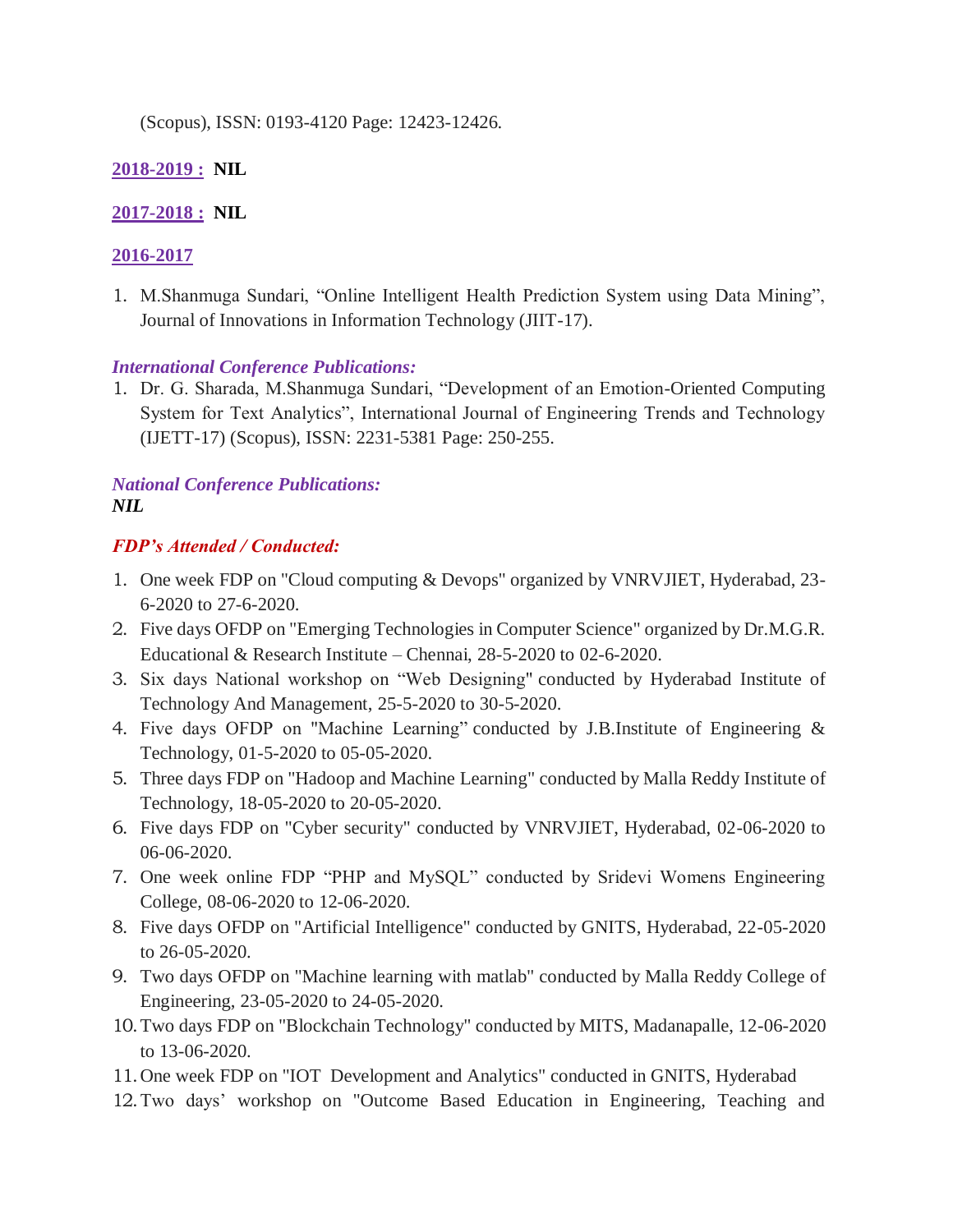Assessment"

- 13.Work shop attended on "Pedagogic Techniques and Teaching and Learning Methods" in IIT, Hyderabad
- 14.Two days' workshop on "BLOCK CHAIN TECHNOLOGY" conducted by KMIT, Hyderabad, 30-05-2020 to 31-05-2020.
- 15.Two days' workshop on "Free and open source alternative for web conferencing and teaching learning" organized by MGIT, Hyderabad
- 16.One week National Level Online Faculty Development Program on "Artificial Intelligence Applications through Machine Learning" organized by Balaji Institute of Technology & Science, Warangal, 14-07-2020 to 18-07-2020.

### *Professional Memberships:*

ISTE (Indian Society for Technical Education) - Life time membership LM-62894

## *Any Other Achievements:*

- Received Gold Medal in M.Tech Academics
- Best outgoing student in M.Tech Software Engineering
- Best Project in M.Tech
- Bronze Partner faculty under Inspire- The campus connect Faculty Partnership Model

# *Online Quiz's:*

- 1. Online Faculty Awareness Program on "Research Methodology " organized by Rajgad
- 2. Dnyanpeeth's Shri Chhatrapati Shivajiraje College of Engineering
- 3. Online Faculty Awareness Program on Basics of Machine Learning organized by Bharath Institute of Higher Education and Research
- 4. Certificate of Appreciation on "Mobile computing" conducted by St. Peter's Engineering college
- 5. Certificate of Appreciation on "Python with Machine Learning" conducted by Narasaraopeta Engineering college
- 6. Certificate of Appreciation on " Online Computer science quiz" conducted by Vikram University
- 7. Certificate of participation on "Python Basics Quiz competition" conducted by BVRIT women college
- 8. Certificate Of Appreciation on "Software Engineering And Project Management" organized by J.B. Institute of Engineering & Technology, Hyderabad
- 9. Certificate of Appreciation on " "Cryptography and Network Security" organized by KMIT CSI Student Chapter, Hyderabad

*Webinars Attended:*

- 1. Webinar on "Improving Research Ethics and Academic Integrity using Turnitin Software" organized by Rajagiri College of Social Sciences and Rajagiri Business School in association with Turnitin on 9th April 2021.
- 2. Webinar on "Writing Quality Research paper and report on Innovations" on 31/12/2020 by BVRIT, ECE Department.